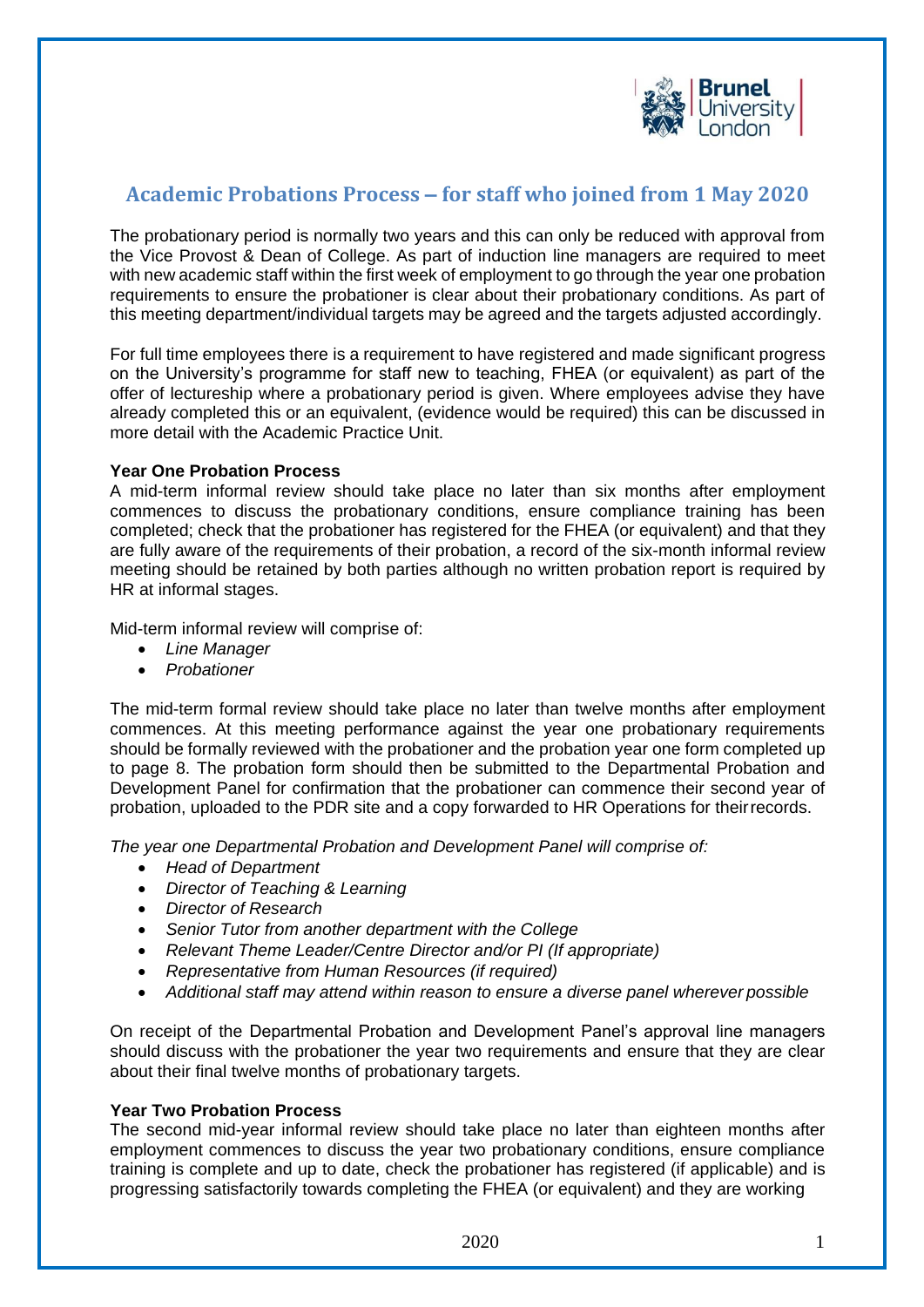

towards full completion of their probation (again no written probation report is required by HR at the informal stage).

The year two formal review should take place no later than twenty two months after employment commences. At this meeting performance against the year two probationary requirements should be formally reviewed with the line manager and the probationer and the form completed up to page 8. Once completed the form should be submitted to the Probation Review Panel, with the year one review form, for approval. In addition the year two form should be uploaded onto the PDR site.

Probationers should be working towards achieving the expected level of performance for lecturers (see appendix 1).

#### **Final Departmental Probation and Development Review Panel**

The probation review panel will review both the year one and year two probation review forms to consider whether the probation requirements have been successfully completed. The panel will comprise of:

- *Vice Provost & Dean of College or delegate who can be the Deputy Dean*
- *Vice Dean Education*
- *Vice Dean Research*
- *Head of Department*
- *Division Lead (if required)*
- *Research Centre Director (if appropriate)*
- *Representative from Human Resources*
- *Probationer and their TU representative/work colleague (if requested)*
- *Additional staff may attend within reason to ensure a diverse panel wherever possible.*

For Academic Education staff, the process will be the same minus all research related elements.

If the Departmental Probation and Development Review Panel determine that the objectives and standards have all been met the panel will send confirmation in writing to the HR Operations team for the probation to be confirmed.

If the Departmental Probation and Development Review Panel determine that the objectives and standards have not been met without good reason then the case will be referred to the Vice Provost and Dean of College and the Associate Director HR Business Partnering (Academic) who will ensure that sufficient support and development have been provided.

If probation is not confirmed the probationer has the right to appeal against this decision in writing to the Deputy Director of Human Resources, providing the specific grounds for the appeal. All appeal hearings will be chaired by the Provost or their nominee.

#### **Extension of Probation**

There may be occasions where the recommendation is for the probationary period to be extended for a specific time frame e.g. the probationer has taken maternity leave, or one particular element of the probation is not quite completed. In this instance the probationer will be written to and the requirements / details outlined to them.

If probation is extended the probationer has the right to appeal against this decision in writing to the Deputy Director of Human Resources, providing the specific grounds for the appeal. All appeal hearings will be chaired by the Provost or their nominee.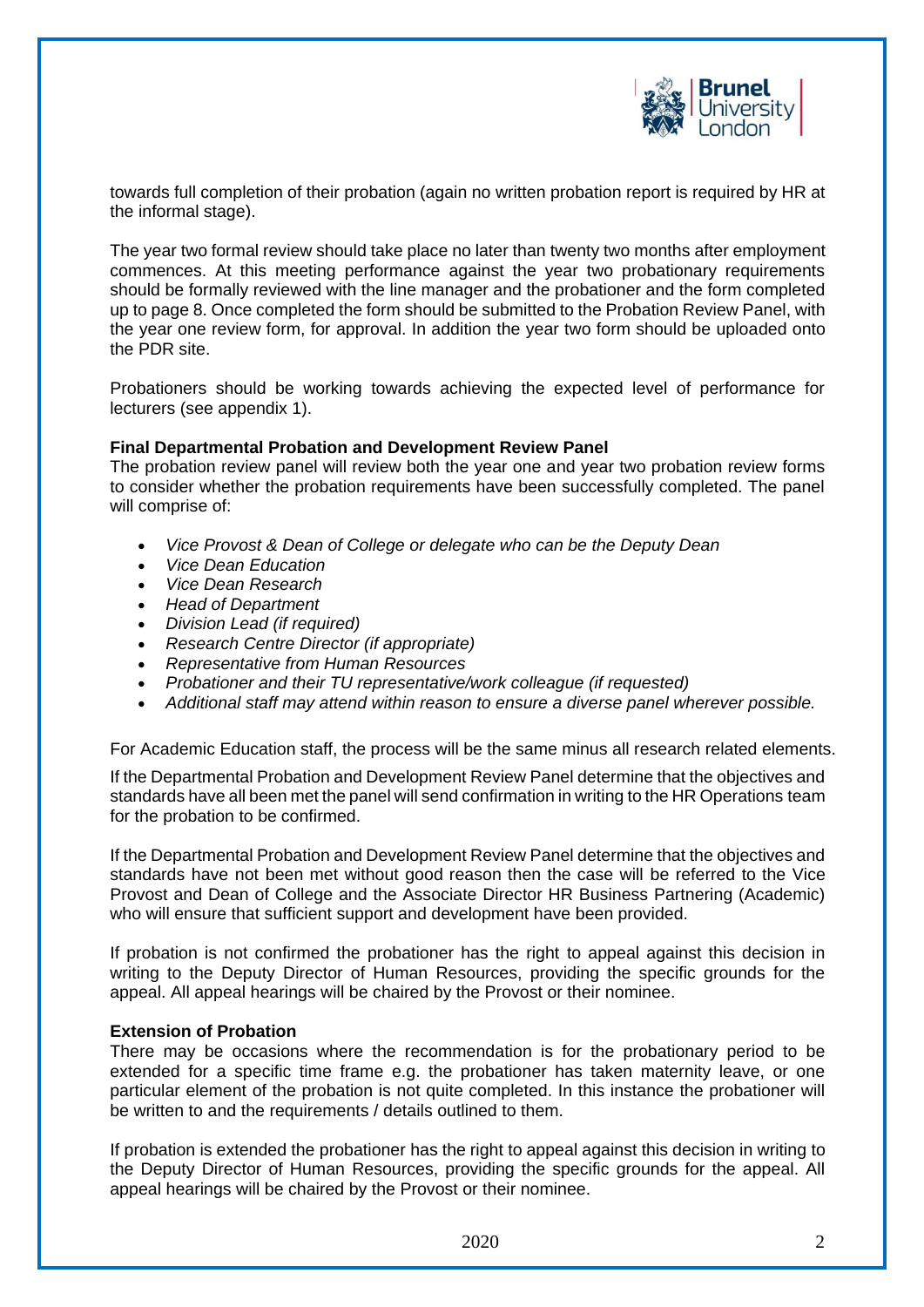

At the end of the probationary extension period the same process as a final probation review is followed.

### **Probation Administrative Process**

Template Probation forms are sent to the line manager, and Department Administrator, with the copy of the welcome email.

The line manager should meet with the probationer as soon as possible following the commencement of their employment to clarify the expectations and performance requirements of the role.

Following the year one review the form should be submitted to the Departmental Probation and Development Panel for confirmation that the probationer can commence their second year of probation, uploaded to the PDR site and a copy sent to HR Operations for the employee HR file.

Reminders will be sent to the line manager (copied to the Department Administrator) with details of the probationary conditions as formal annual reviews **must** take place in a timely manner.

- **Year one:** The probation reminder, with details of the employment, and a copy of the probationary form, is emailed to the line manager, copied to the Department Administrator, around the 9 to 10 month period. A probationary review meeting should take place and the form completed after which the probation form should then be submitted to the Departmental Probation and Development Panel for confirmation that the probationer can commence their second year of probation, uploaded to the PDR site and a copy sent to HR Operations for the employee HR file.
- **Year two:** The probation form with details of employment and the probationary conditions, is emailed to the line manager, copied to the Department Administrator, around the 21 / 22 month period. A probationary review meeting should take place between the line manager and the probationer and the signed completed form should be returned to HR by the end of the 2 year period. Any training requirements should be forwarded to Staff Development.
- Any actions should be highlighted on the complete probationary form.

*Any issues, or concerns, should be clearly indicated and a discussion must take place with the appropriate HR Business Partner. If any concerns are raised on the form, the form must be passed to the HRBP for review.*

#### **Extension of probation**

If the department panel recommends that the probation period is to be extended (e.g. the employee has not fully completed the probationary conditions) the paperwork is forwarded to the Vice Provost and Dean of College for their approval or comments.

Once the paperwork comes back from Vice Provost and Dean of College the probationer will be written to and advised of the outcome. A copy will be sent to the line manager to ensure that an action/support plan is put in place.

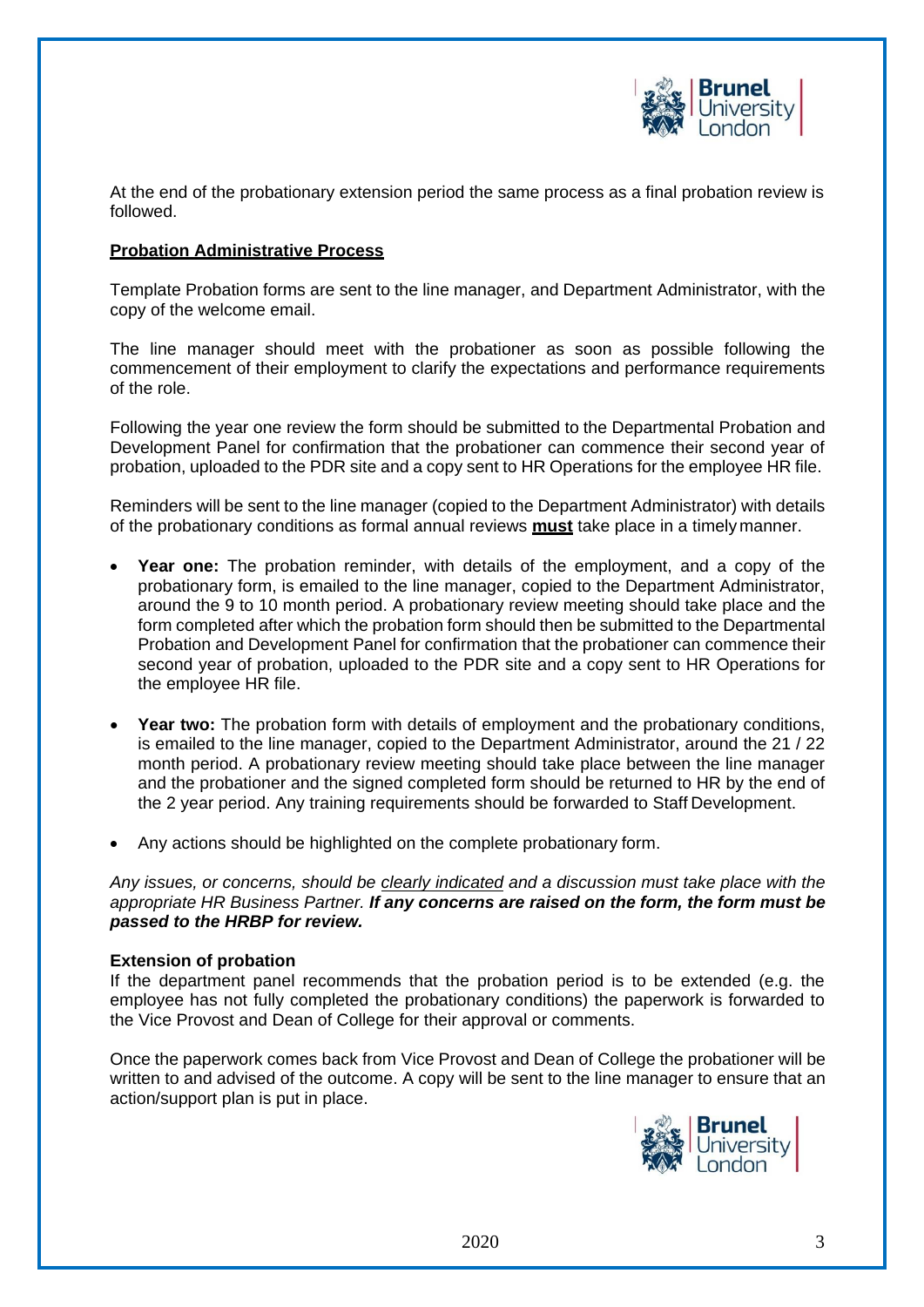

<span id="page-3-0"></span>

| <b>APPENDIX1</b>                                     |                                                                                                |
|------------------------------------------------------|------------------------------------------------------------------------------------------------|
| Element of role                                      | <b>Role Clarity, Typical Standards and Development</b><br><b>Guidelines for Academic Staff</b> |
|                                                      |                                                                                                |
|                                                      | Lecturer                                                                                       |
| <b>Learning, Teaching and</b>                        | Normal teaching loads and research degree supervisory roles carried out diligently.            |
| <b>Student Experience:</b>                           | Feedback returned to students on time.                                                         |
| <b>Teaching contact hours</b>                        |                                                                                                |
| Learning, Teaching and                               | Student module evaluation scores that are at least "good". Typically leads on                  |
| <b>Student Experience: NSS /</b>                     | developing or delivering a course module(s).                                                   |
| <b>Student evaluation of</b>                         |                                                                                                |
| modules                                              |                                                                                                |
| <b>Learning, Teaching and</b>                        | Minimum of one student as Co-Supervisor. Research Degree supervision and                       |
| <b>Student Experience:</b>                           | completions with satisfactory annual progress and completion within 4 years.                   |
| <b>Number of PhD students</b>                        |                                                                                                |
| supervised                                           | Normal admin roles carried out professionally.                                                 |
| Learning, Teaching and<br><b>Student Experience:</b> |                                                                                                |
| <b>Administration roles</b>                          |                                                                                                |
| <b>Research and Knowledge</b>                        | Normally (and if appropriate) working towards the average research income over 3               |
| transfer: Research grants                            | years (for subject relevant HESA Comparator Group data).                                       |
| gained as PI or Col over a                           |                                                                                                |
| 3 year period (1)                                    |                                                                                                |
| <b>Research and Knowledge</b>                        | One high quality research paper (or equivalent research output) published as Co-               |
| transfer: Number and                                 | author.                                                                                        |
| quality of outputs                                   |                                                                                                |
| published over a three                               |                                                                                                |
| year period (1)                                      |                                                                                                |
| <b>Research and Knowledge</b>                        | Low to medium engagement and impact.                                                           |
| transfer: Business/End                               |                                                                                                |
| User engagement and                                  |                                                                                                |
| impact (Public Benefit)<br>arising from Research (1) |                                                                                                |
| <b>External Impact and</b>                           | One paper (or equivalent research output) presented at a national conference.                  |
| <b>Markers of Esteem: Some</b>                       | External contribution to other outside bodies.                                                 |
| external contribution to                             |                                                                                                |
| conferences or other                                 |                                                                                                |
| outside bodies. Journal                              |                                                                                                |
| editorships and                                      |                                                                                                |
| membership of funding                                |                                                                                                |
| bodies over a three year                             |                                                                                                |
| period (1)                                           |                                                                                                |